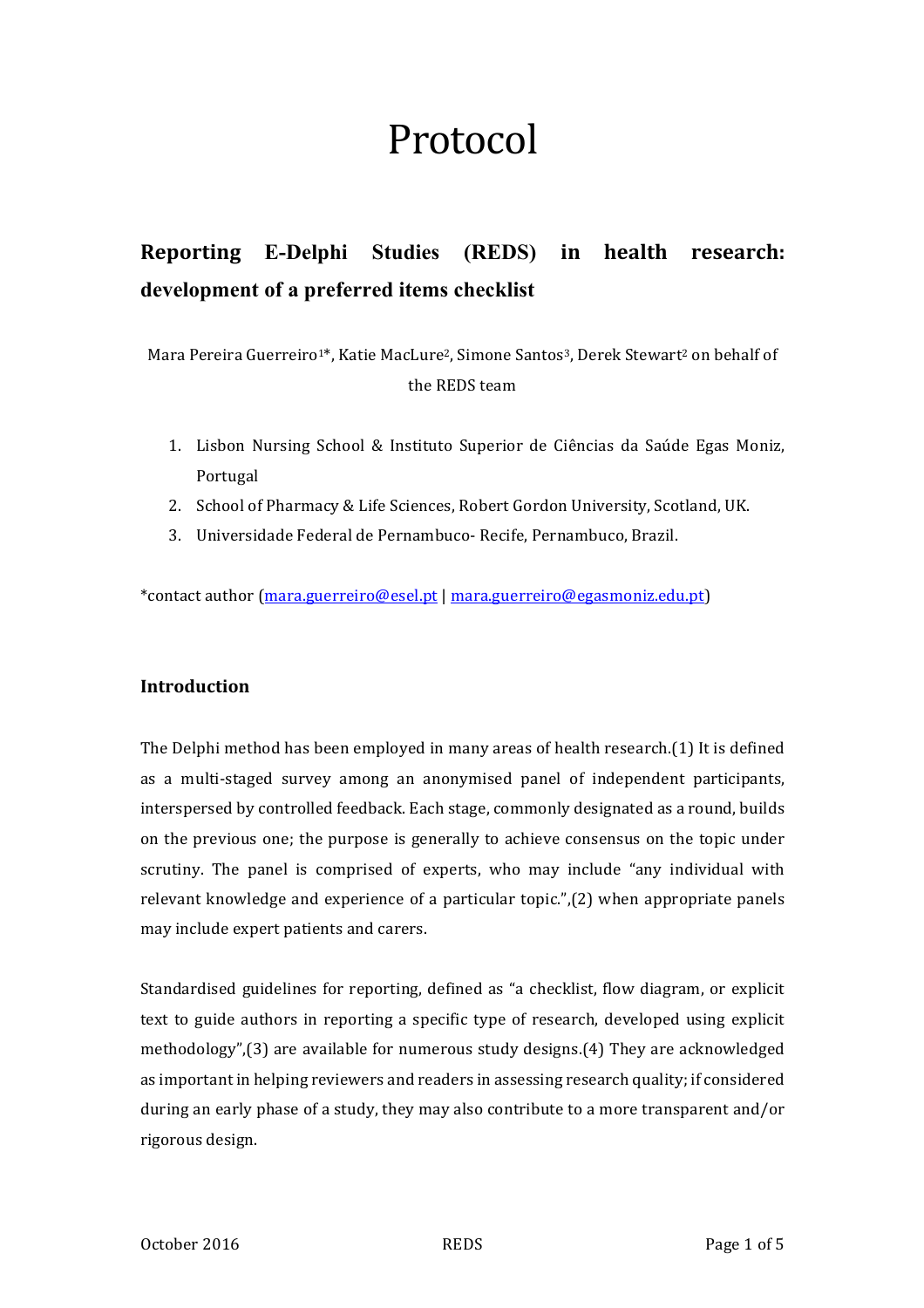A research guideline for Delphi studies was published in 2000.(5) While offering reporting guidelines, this work provides mainly a reflection on the appropriateness of using the Delphi method, its preparation, data collection and analysis. It was based on the authors' experience and dilemmas when using and reporting these studies, informed by a narrative review. Little attention was paid to the electronic Delphi, or e-Delphi, which in our digital age, commonly replaces its traditional paper counterpart.

Guidance on reporting the Delphi method for selecting healthcare quality indicators is also available, $(6)$  but many Delphi studies in health research are outside this scope. For example, Delphi studies have been used in numerous other topics, such as defining and prioritising barriers or facilitators to interventions or practice changes,(7) developing consensus statements for diseases and drug-therapy, $(8)$  deriving questionnaire items, $(9)$ determining different policy options or planning their outcomes.(10)

Finally, guidance has been offered to develop reporting guidelines, in an attempt to overcome inappropriate processes. $(3)$  Thus, there is a need to develop new reporting guidance for electronic Delphi studies using commonly accepted and robust methods.

Our aim is to fill this gap by developing preferred reporting items for e-Delphi studies in health research.

#### **Methods**

An overview of the methods, adapted from the steps recommended by Moher et al.(3), is depicted in Figure 1.

As part of the initial steps, we will conduct a systematic review on the use of the e-Delphi, with the aim of critically appraising, synthesizing and presenting the available evidence on this method in health research. We decided to focus on the e-Delphi to narrow the scope of the systematic review; additionally, this modality is increasingly adopted.

To help with developing the preferred items checklist we plan to conduct an e-Delphi study. To participate in the e-Delphi in the role of experts we envisage inviting corresponding authors of articles included in the systematic review, editors of the journals in which these studies were published and authors of methodological texts on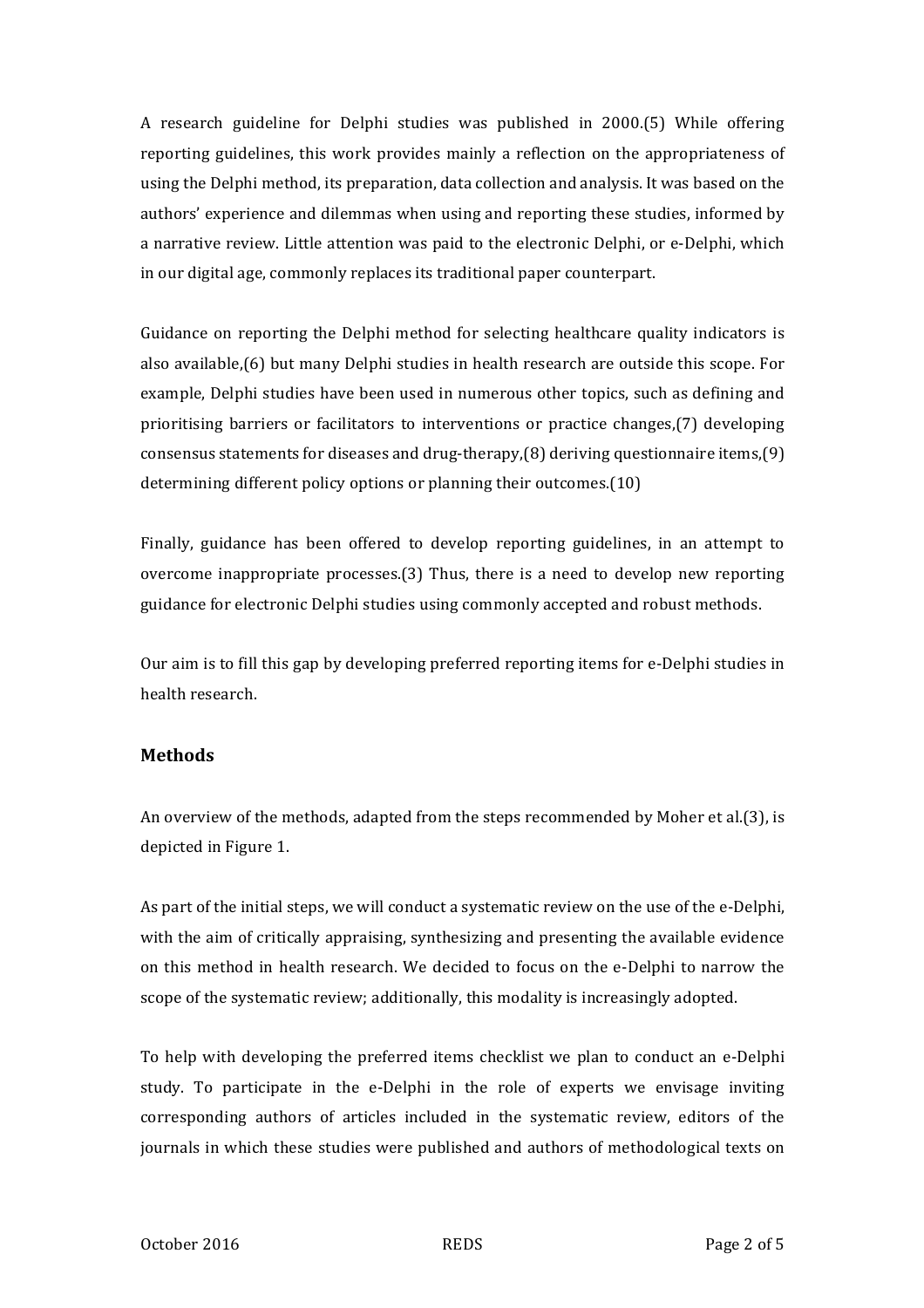the Delphi. Statisticians may also be considered for this expert panel. Content experts should comprise at least a quarter of the panel. $(3)$ 



#### Figure 1 Methods to develop a preferred item checklist for e-Delphi studies

Existing expertise in team will be important to successfully carry out this project, particularly in what respects to Delphi studies  $(9,11-16)$  and systematic reviews  $(17-20)$ . External funding will be sought as part of the initial steps.

#### **References**

- 1. Keeney S, Hasson F, McKenna H. The Delphi Technique in Nursing and Health Research. Chichester: Wiley-Blackwell; 2011. 208 p.
- 2. Cantrill J a., Sibbald B, Buetow S. The Delphi and nominal group techniques in health services research. Int J Pharm Pract. 1996 Jun;4(2):67-74.
- 3. Moher D, Schulz KF, Simera I, Altman DG. Guidance for Developers of Health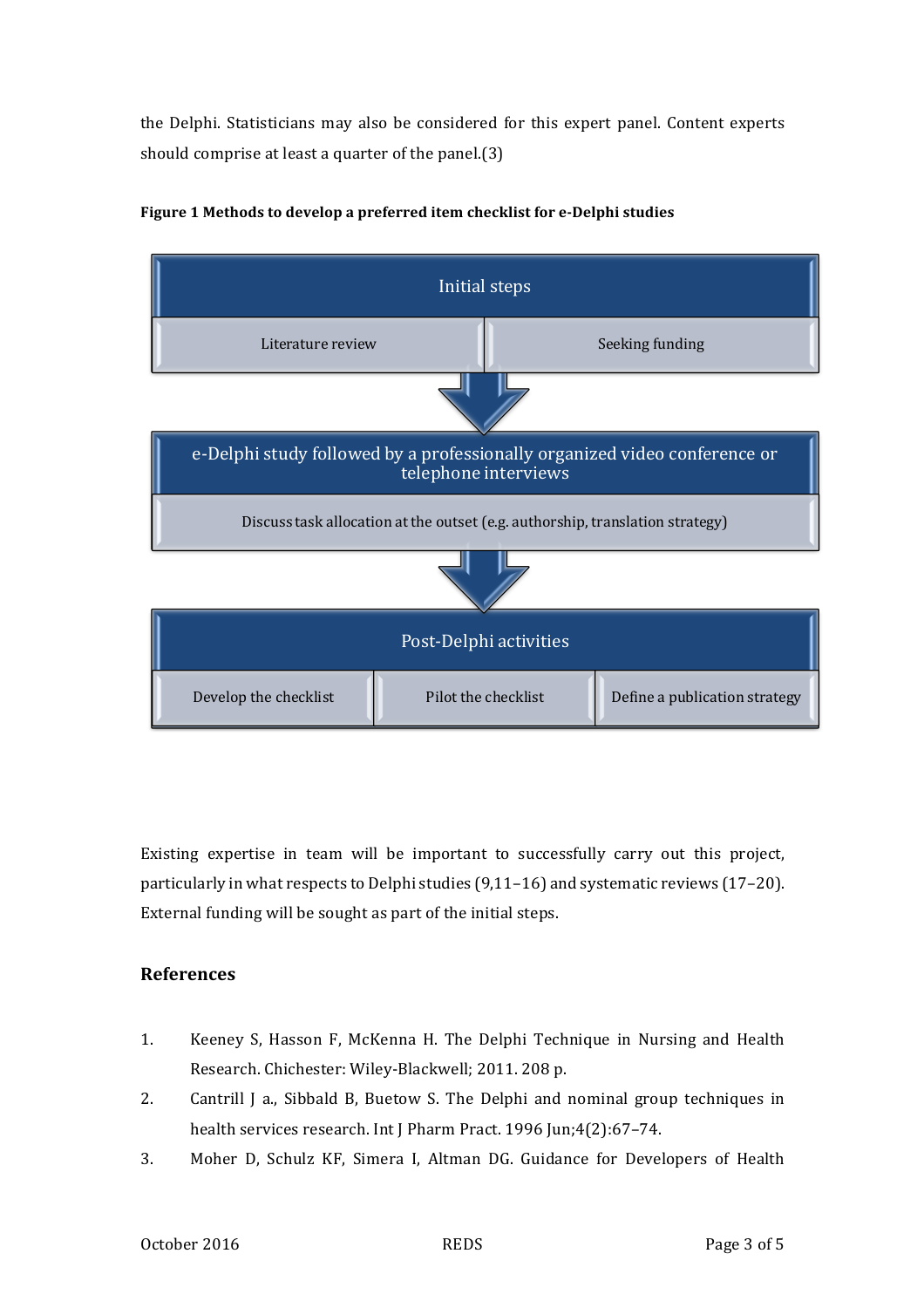Research Reporting Guidelines. PLoS Med. 2010;7(2):e1000217.

- 4. Altman DG, Simera I, Hoey I, Moher D, Schulz K, EQUATOR: reporting guidelines for health research. Lancet. Elsevier; 2008 Apr 5;371(9619):1149-50.
- 5. Hasson F, Keeney S, McKenna H. Research guidelines for the Delphi survey technique. J Adv Nurs. 2000 Oct 28;32(4):1008-15.
- 6. Boulkedid R, Abdoul H, Loustau M, Sibony O, Alberti C. Using and reporting the Delphi method for selecting healthcare quality indicators: a systematic review. PLoS One. 2011 Jan;6(6):e20476.
- 7. Hopf YM, Francis J, Helms PJ, Haughney J, Bond C. Linking NHS data for pediatric pharmacovigilance: Results of a Delphi survey. Res Soc Adm Pharm. 2016;12(2):267–80.
- 8. Maher TM, Whyte MKB, Hoyles RK, Parfrey H, Ochiai Y, Mathieson N, et al. Development of a Consensus Statement for the Definition, Diagnosis, and Treatment of Acute Exacerbations of Idiopathic Pulmonary Fibrosis Using the Delphi Technique. Adv Ther. Springer; 2015 Oct;32(10):929-43.
- 9. Guerreiro MP, Plácido M, Barros CT, Coelho A, Graça A, Gaspar MJ, et al. A national e-Delphi towards the measurement of safe medication practices in Portuguese hospitals. Eur J Hosp Pharm. 2016;ejhpharm-2016-000955.
- 10. Syed AM, Hjarnoe L, Krumkamp R, Reintjes R, Aro AR. Developing policy options for SARS and SARS-like diseases - a Delphi study. Glob Public Health. 2010;5(6):663–75.
- 11. Guerreiro M, Samuels T. Consensus methods can help to form opinions in pharmacy research. Pharnacy Pract. 2006;(March):46-50.
- 12. Guerreiro MP, Cantrill JA, Martins AP. Validação de Indicadores para Cuidados Primários em Portugal. Acta Med Port. 2007;20:107-30.
- 13. West LM, Diack L, Cordina M, Stewart D. Applying the Delphi technique to define "medication wastage." Eur J Hosp Pharm;  $2015;22(5):274-9$ .
- 14. Pfleger DE, McHattie LW, Diack HL, McCaig DJ, Stewart DC. Developing consensus around the pharmaceutical public health competencies for community pharmacists in Scotland. Pharm World Sci. 2008;30(1):111-9.
- 15. Tonna A, McCaig D, Diack L, West B, Stewart D. Development of consensus guidance to facilitate service redesign around pharmacist prescribing in UK hospital practice. Int J Clin Pharm. 2014;36(5):1069-76.
- 16. Al Shemeili S, Klein S, Strath A, Fares S, Stewart D. A modified Delphi study of structures and processes related to medicines management for elderly hospitalised patients in the United Arab Emirates. J Eval Clin Pract.